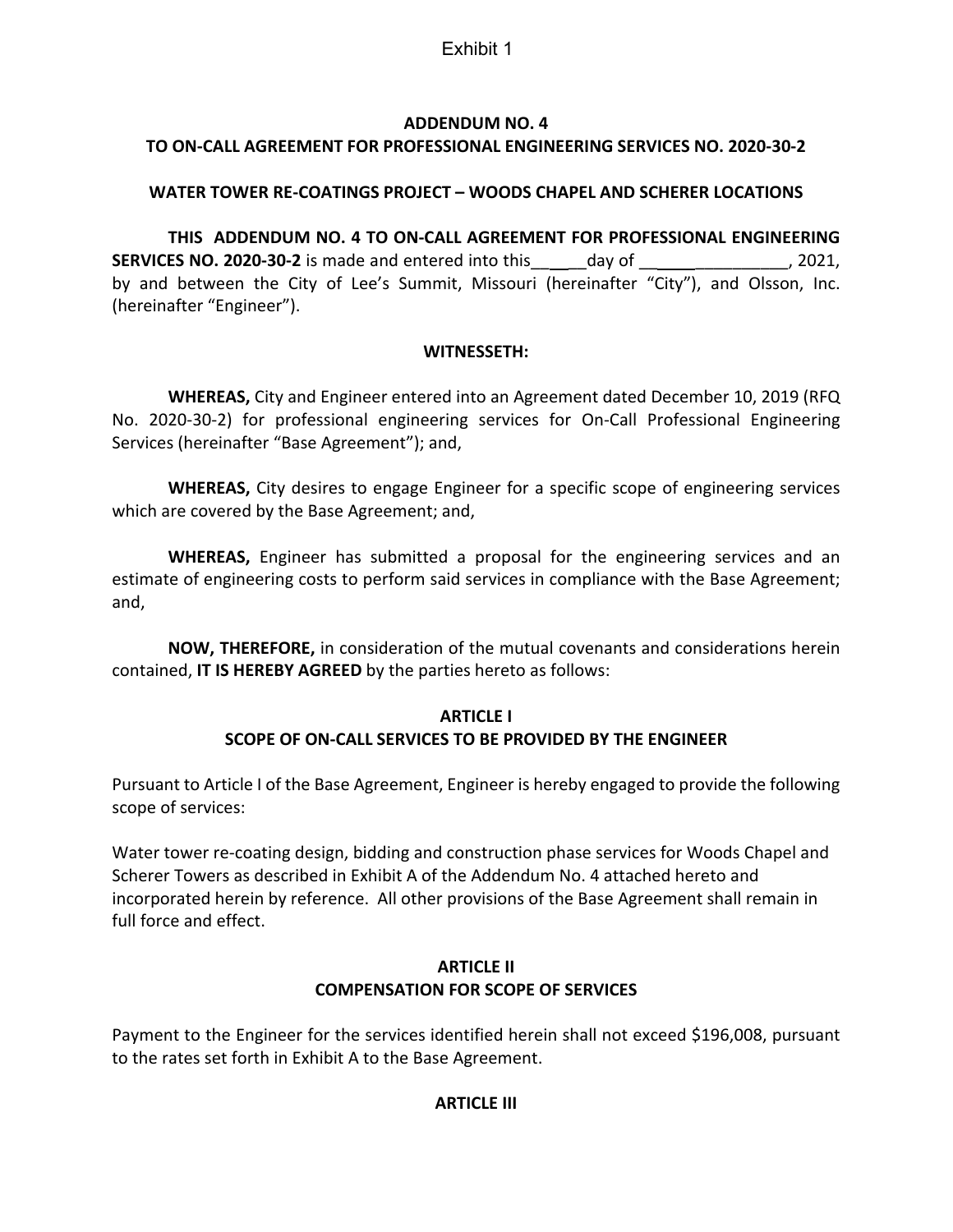#### **TERMS OF BASE AGREEMENT TO APPLY**

All terms of the Base Agreement shall remain in full force and effect and shall apply to this Addendum No. 4.

This Addendum No. 4 shall be binding on the parties thereto only after it has been duly executed and approved by City and Engineer.

**IN WITNESS WHEREOF,** the parties have caused this Modification to On‐Call Agreement to be executed on the\_\_\_\_\_\_day of\_\_\_\_\_\_\_\_\_\_\_\_\_\_\_\_\_\_\_\_\_\_, 2021.

## **CITY OF LEE'S SUMMIT**

STEPHEN A. ARBO, CITY MANAGER

\_\_\_\_\_\_\_\_\_\_\_\_\_\_\_\_\_\_\_\_\_\_\_\_\_\_\_\_\_\_\_\_\_\_\_\_

APPROVED AS TO FORM:

\_\_\_\_\_\_\_\_\_\_\_\_\_\_\_\_\_\_\_\_\_\_\_\_\_\_\_\_\_\_\_\_\_\_\_\_\_\_\_\_

\_\_\_\_\_\_\_\_\_\_\_\_\_\_\_\_\_\_\_\_\_\_\_\_\_\_\_\_\_\_\_\_\_\_\_\_\_\_

BRIAN HEAD CITY ATTORNEY

**ENGINEER:** OLSSON, INC.

BY: Kevin Waldron, P.E. TITLE: Vice President

Attest: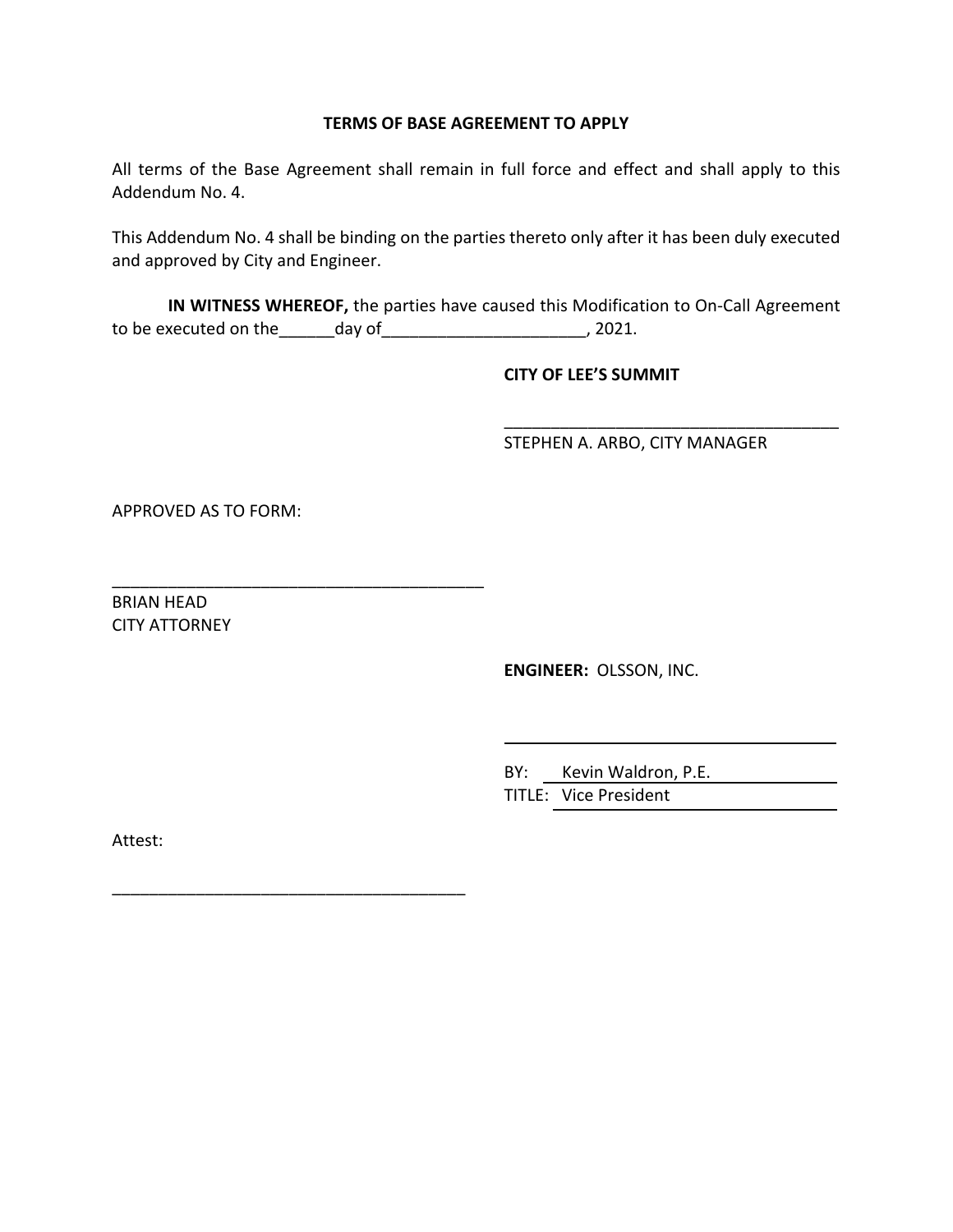## **EXHIBIT A to ADDENDUM NO. 4 SCOPE OF SERVICES**

This exhibit is hereby attached to and made a part of the On-Call Agreement for Professional Water and Sanitary Sewer Engineering Services (RFQ No.2020-30-2) dated December 10, 2019 between City of Lee's Summit ("Client") and Olsson, Inc. ("Olsson") providing for professional services. Olsson's Scope of Services for the Modification No. 4 of the Agreement is indicated below.

## **GENERAL**

Olsson has acquainted itself with the information provided by Client relative to the project and based upon such information offers to provide the services described below for the project. Client warrants that it is either the legal owner of the property to be improved by this Project or that Client is acting as the duly authorized agent of the legal owner of such property.

#### **PROJECT DESCRIPTION AND LOCATION**

Project will be located at: Lee's Summit, Missouri

Project Description: Water Tower Re-Coatings: Woods Chapel and Scherer Locations

#### **COMPENSATION**

Client shall pay to Olsson for the performance of the Scope of Services, pursuant to Article IV of the On-Call Agreement. Olsson shall submit invoices on a monthly basis and payment is due within 30 calendar days of invoice date.

Olsson's Scope of Services will be provided on a time and expense basis, including the addition of \$100 per trip-day Positector equipment charge not to exceed One Hundred Ninety-Six Thousand Eight Dollars (\$196,008.00) without written amendment authorization from the Client.

#### **SCHEDULE FOR OLSSON'S SERVICES**

Unless otherwise agreed, Olsson expects to perform its services under the Agreement as follows:

Anticipated Start Date: August 15, 2021

Anticipated Completion Date: December 31, 2022

Olsson will endeavor to start its services on the Anticipated Start Date and to complete its services on the Anticipated Completion Date. However, the Anticipated Start Date, the Anticipated Completion Date, and any milestone dates are approximate only, and Olsson reserves the right to adjust its schedule and any or all of those dates at its sole discretion, for any reason, including, but not limited to, delays caused by Client or delays caused by third parties.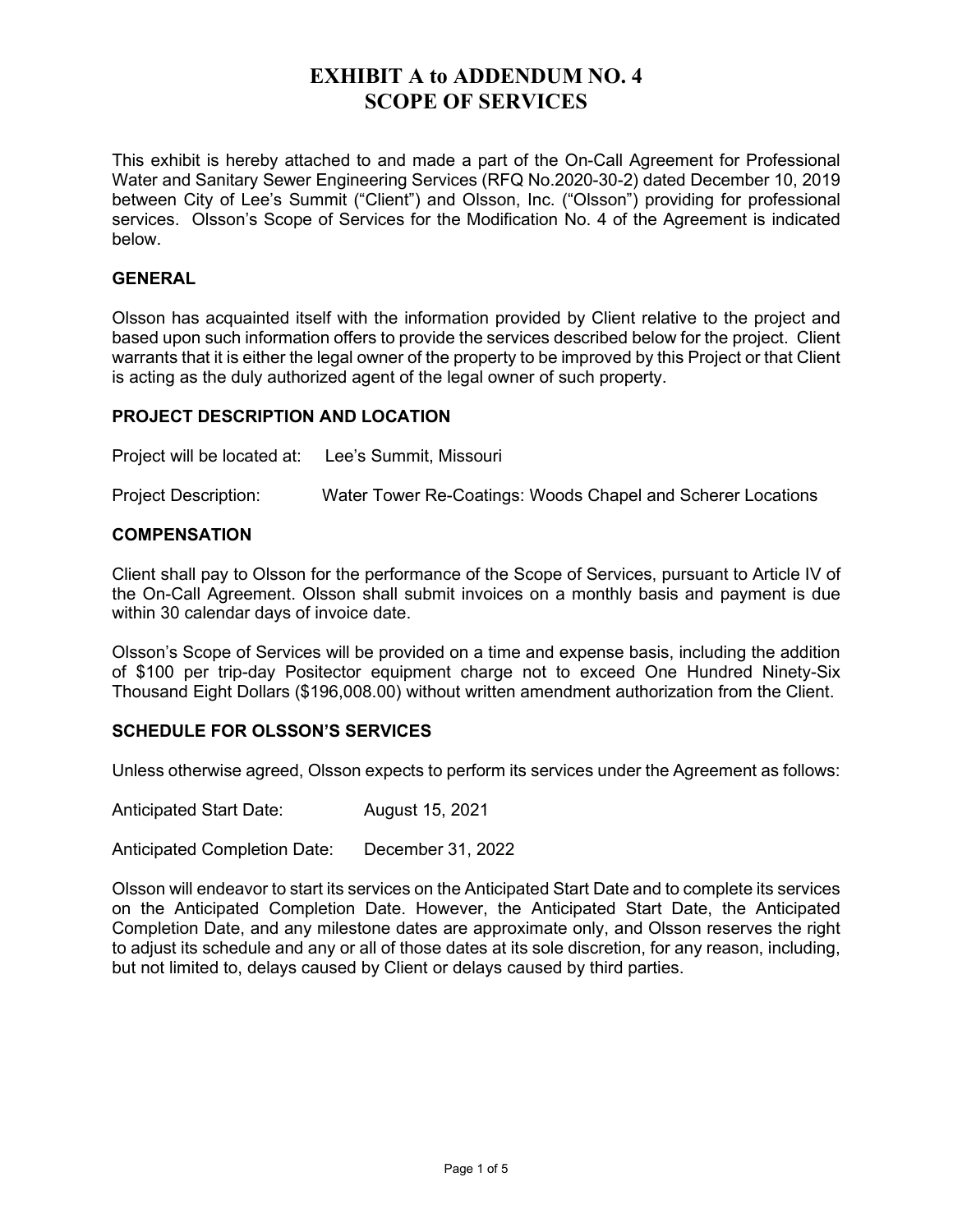## **SCOPE OF SERVICES**

Olsson shall provide the following services (Scope of Services) to Client for the Project:

#### **Phase 100 – Engineering Design**

Engineering design shall be based on previous information and data and limited to updating previous deliverables provided to Client by Olsson under Addendum No. 3 to On-Call Agreement for Professional Engineering Services No. 2016-042-2, Water Tower Recoating Projects, dated September 11, 2017, as follows:

#### **Updated Draft Specifications**

Olsson shall develop relevant technical specifications in CSI, 16-division format for recoating work including general requirements, sequencing/schedule, maintenance of operations, coating system and other material and installation requirements, acceptance/warranty, and special conditions for incorporation into City's bidding and construction contract documents. Olsson shall submit draft specifications in PDF format and three (3) hard copies for City review and comment.

#### **Updated Limited Site/Staging Plans**

Olsson shall develop plan sheets for each site including site plan, access/staging area(s), and relevant tower details based on original construction documents. No survey or base map development is included. Olsson shall submit draft plans in PDF format and three (3) hard copies for City review and comment.

#### **Updated Final Plans and Specifications**

Olsson shall incorporate City comments/revisions from draft review and prepare final plans and specifications.

#### **Review Meetings**

Olsson shall conduct one (1) initial design review meeting with City staff prior to beginning draft deliverables and one (1) design review meeting with City staff following submittal of draft specifications and plans.

#### **Opinion of Probable Construction Cost**

Olsson shall prepare an opinion of probable construction cost and include with draft and final plan/specification submittals and prior to bid opening.

#### **Phase 100 Fee: \$12,723.00**

#### **Phase 200 – Bid Phase Services**

#### **Bid Documents**

Olsson shall prepare and provide bid documents in PDF format for City posting to virtual plan room.

#### **Bidder Questions**

Olsson shall respond to bidder's questions regarding construction documents, as required.

#### **Addenda**

Olsson shall prepare and provide requested addenda in PDF format for City posting to virtual plan room.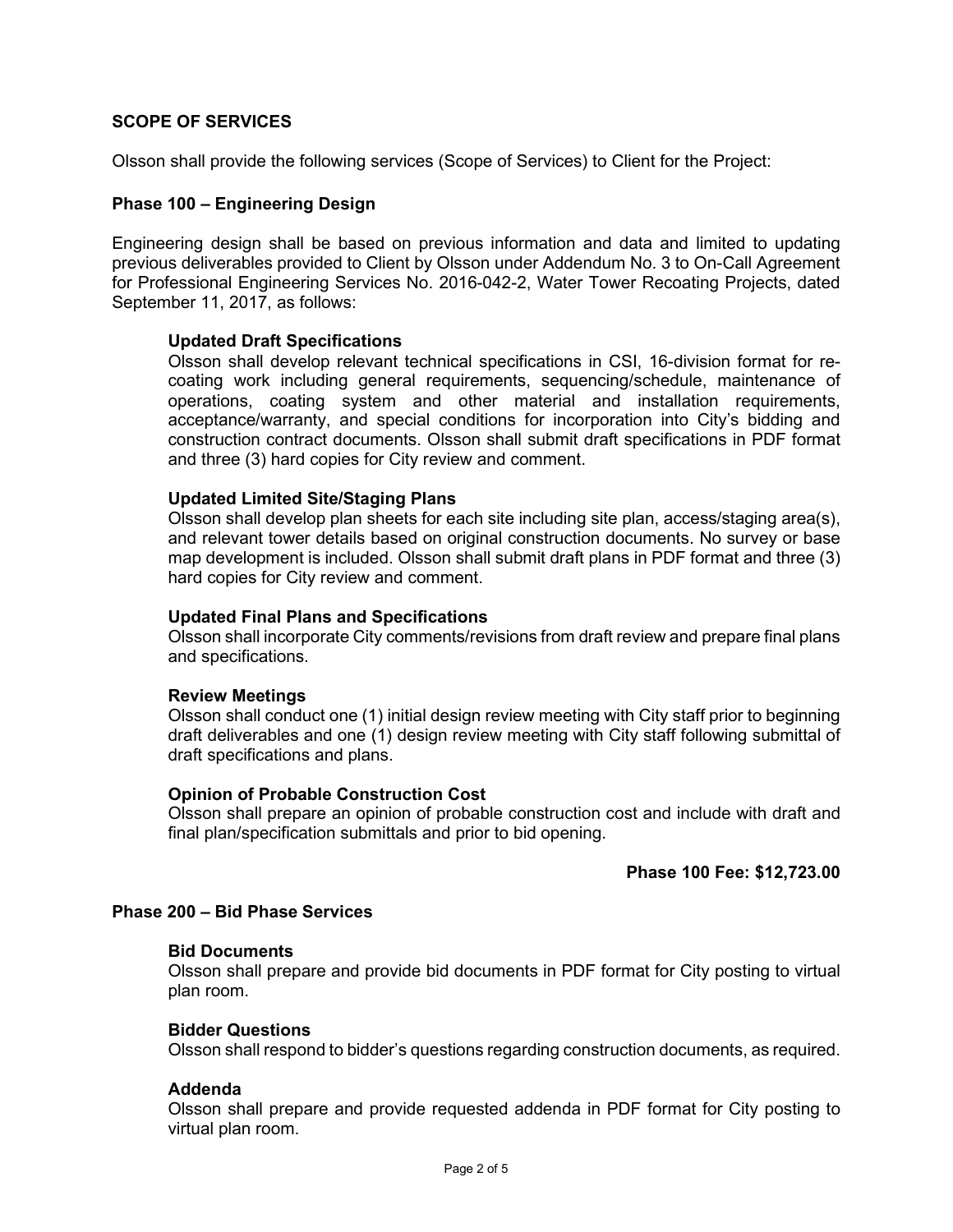#### **Pre-Bid Meeting**

Olsson shall attend a pre-bid meeting with prospective bidders.

#### **Bid Opening**

Olsson shall attend bid opening meeting.

#### **Bid Evaluation**

Olsson shall prepare a tabulation of bids and evaluate bids and bidder qualifications.

#### **Recommendation of Award**

Olsson shall provide a written recommendation, based upon bid evaluation results.

#### **Phase 200 Fee: \$11,416.00**

#### **Phase 300 - Construction Administration Services**

Olsson shall provide the following administrative assistance services for the construction contract up to Project substantial completion, over an anticipated period of 15 active months. Olsson shall provide documents and communications for City staff posting to City's document management software.

#### **Pre-construction Meeting**

 Olsson shall conduct a pre-construction meeting, prepare meeting agenda, and prepare and distribute meeting minutes to attendees.

#### **Submittal Data**

 Olsson shall review Client's Contractor's submittal data on materials for general conformance to design intent.

#### **Progress Payments**

 Olsson shall review Client's Contractor's monthly progress payment applications for general conformance to work progress and mathematical accuracy.

#### **Progress Meetings**

 Olsson shall conduct monthly progress meetings during Project construction and prepare and distribute meeting minutes to attendees. Olsson shall attend a total of 15 progress meetings.

#### **Change Orders**

 Olsson shall evaluate and review Client's Contractor's change order requests. If acceptable, Olsson shall develop change orders for Client's approval, as required.

#### **Phase 300 Fee: \$29,097.00**

#### **Phase 400 - Construction Observation Services**

#### **Construction Observation**

Olsson shall perform construction observation services and duties of Engineer as defined in Article 9 of the General Conditions of the Construction Contract. Olsson shall also provide Resident Project Representative (RPR) services outlined in Exhibit B of the construction documents, "Duties, Responsibilities and Limitations of Authority of the Resident Project Representative" with the following revisions: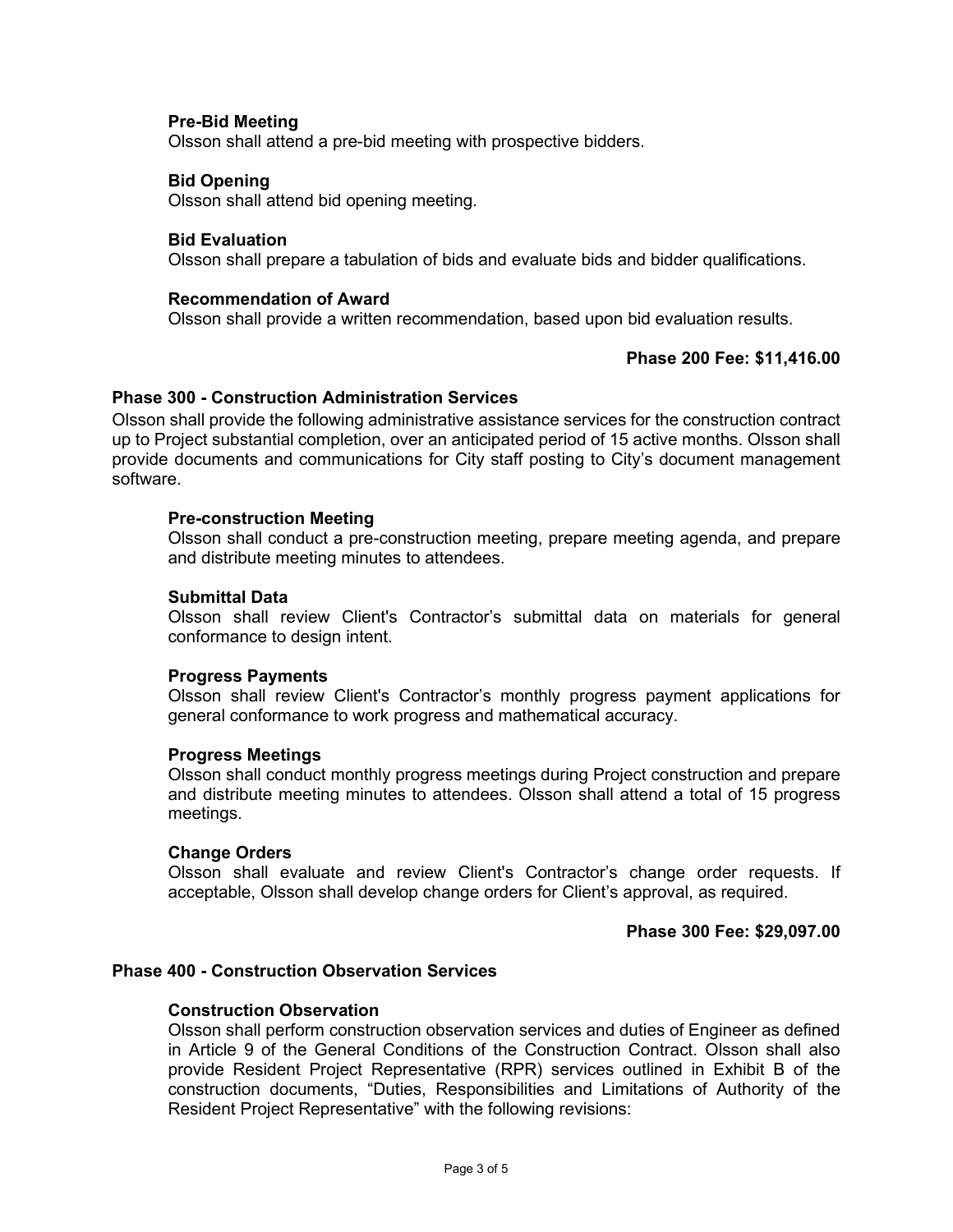- Replace Paragraph 8, Sub-paragraph a, with the following: "*Maintain digital records of daily observation reports, inspection reports, site photos, progress meeting minutes, plans and specifications, shop drawings, change orders, work change directives, and other project related documents."*
- Replace Paragraph 8, Sub-paragraph b with the following: "*Keep a digital log of daily observation or inspection reports for each day the RPR is onsite, recording CONTRACTOR work performed, weather conditions, details and results of inspections or tests performed, job site visitors, daily activities, decisions, general and specific observations made, and all other pertinent information*."
- Add the following Sub-paragraph to Paragraph 9: "*e. Daily observation or inspection reports will be submitted to the OWNER on a weekly basis through the OWNER'S online construction administration site. Other construction administration items will be submitted through the site as requested by the OWNER*".

Olsson's RPR shall be a NACE CIP Level 2 certified inspector for the review of technical specifications for coatings and application; observation of blasting/surface preparation and cleaning; weather conditions; and coating application (all prime, intermediate, and final coats). Each coating layer will have dry film thickness readings collected. Surface profile readings, weather conditions, wet mil thickness, and dry film thickness readings will be recorded in a field coating report. A final coating oversight/inspection document will be completed.

RPR duties are anticipated to be approximately full-time hours during Client's Contractor's active working days and allowable working hours defined in the construction contract. A total of 140 working days and estimated 1,120 hours are anticipated to complete construction work in the required sequence, over a period of nine (9) active working months during the restricted construction season and schedule.

## **Contract Documents**

 Olsson shall provide written responses to Client's requests for information (RFIs) about contract documents, as required.

## **Phase 400 Fee: \$136,865.00**

#### **Phase 500 - Project Close-Out**

#### **Substantial Completion Recommendation**

Upon Client's Contractor's request for substantial completion approval, Olsson shall verify the Project on site and respond to Client.

#### **Final Inspection**

 Olsson shall conduct a Project final inspection with Client. Olsson shall provide written punch list and/or certificate of completion to Client's Contractor and Client.

#### **Record Drawings**

 Olsson shall revise construction documents to reflect construction records for the Project with Client's Contractor and RPR record drawings. Olsson shall provide Client with one (1) electronic copy and one (1) paper copy.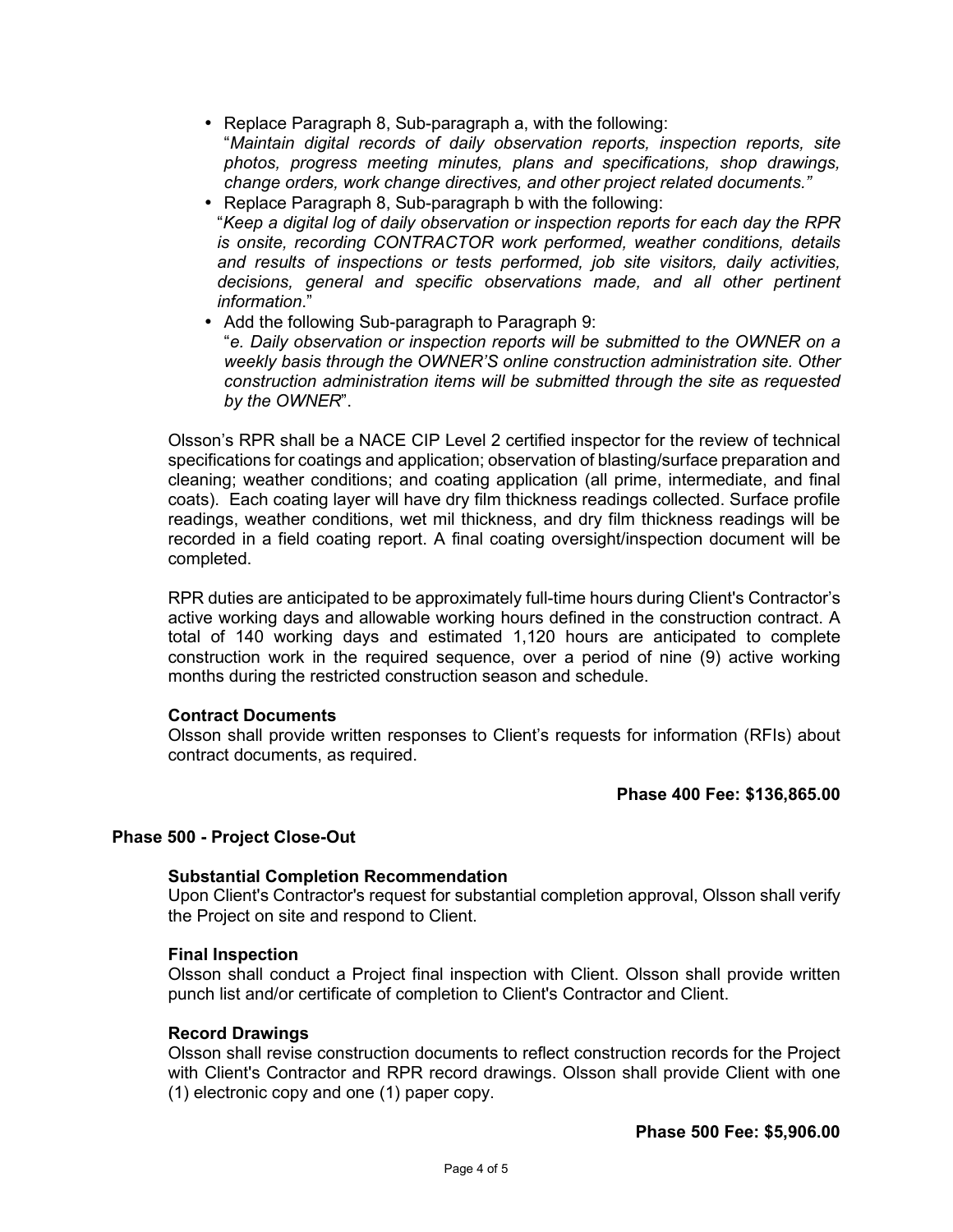## **ADDITIONAL SERVICES**

The following are examples of tasks/services that Client may authorize as an Additional Service or as an amendment to this Work Order.

#### **Miscellaneous Additional Services**

Services of certified construction cost estimator, additional meetings; certified payroll review; extended RPR service period for construction contract time extensions/delays; and/or additional quantity/scope of services.

Should Client request work in addition to the Scope of Services, Olsson shall invoice Client for such additional services (Optional Additional Services) at the standard hourly billing labor rate charged for those employees actually performing the work, plus reimbursable expenses if any. Olsson shall not commence work on Optional Additional Services without Client's prior written approval.

Olsson agrees to provide all of its services in a timely, competent and professional manner, in accordance with applicable standards of care, for projects of similar geographic location, quality and scope.

**Attachments** 

Exhibit B: A Listing of the Duties, Responsibilities and Limitations of Authority of the Resident Project Representative Fee Estimate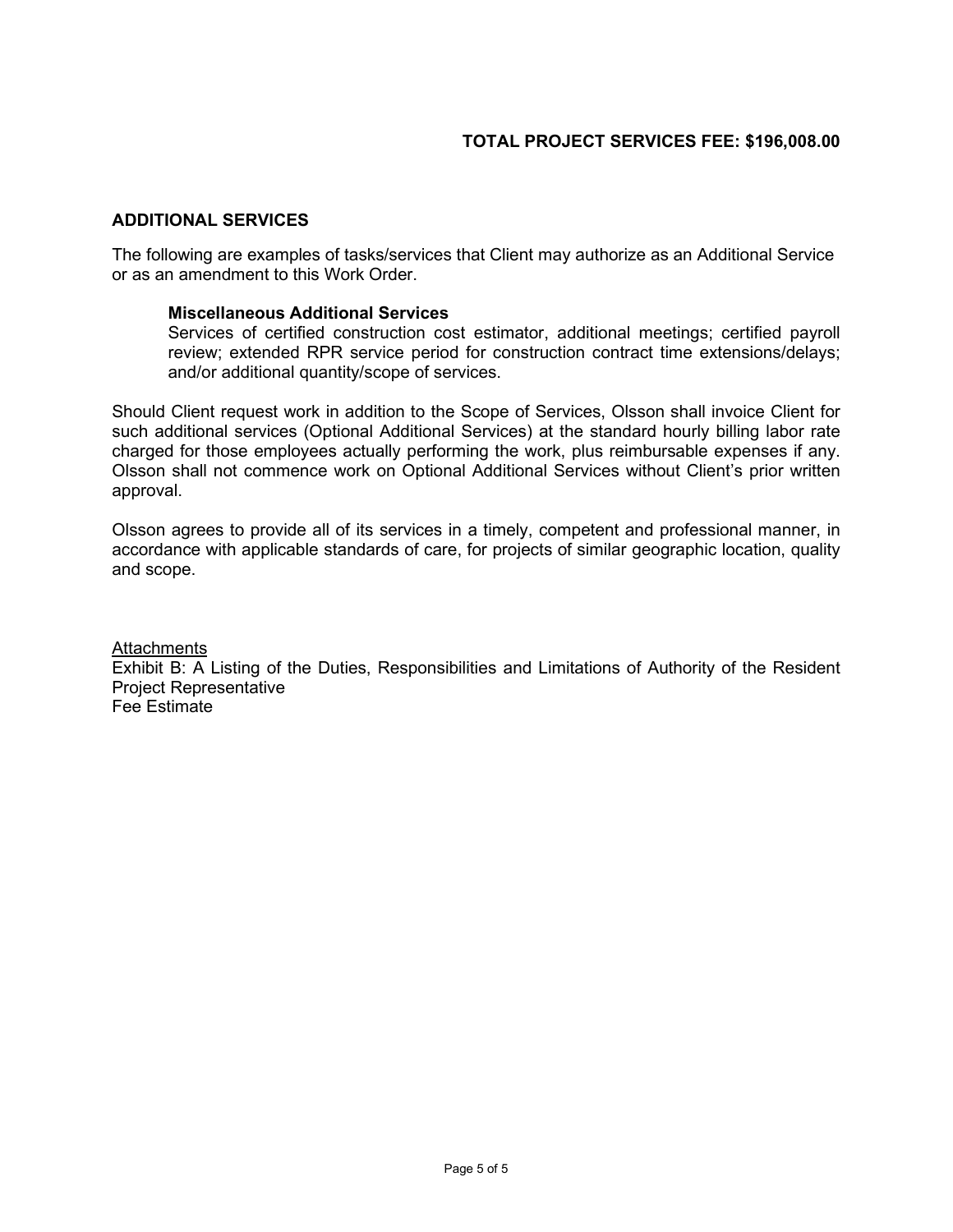## **A LISTING OF THE DUTIES, RESPONSIBILITIES AND LIMITATIONS OF AUTHORITY OF THE RESIDENT PROJECT REPRESENTATIVE**

ENGINEER shall furnish a Resident Project Representative (RPR), assistants and other field staff to assist ENGINEER in observing performance of the work of CONTRACTOR.

Through more extensive on-site observations of the work in progress and field checks of materials and equipment by the RPR and assistants, ENGINEER shall endeavor to provide further protection for OWNER against defects and deficiencies in the work of CONTRACTOR; but, the furnishing of such services will not make ENGINEER responsible for or give ENGINEER control over construction means, methods, techniques, sequences or procedures or for safety precautions or programs, or responsibility for CONTRACTOR's failure to perform the Work in accordance with Contract Documents and in particular the specific limitations set forth in the Agreement as applicable.

The duties and responsibilities of the RPR are limited to those of ENGINEER in ENGINEER's agreement with the OWNER and in the construction Contract Documents, and are further limited and described as follows:

## **A. General**

RPR is ENGINEER's agent at the site, will act as directed by and under the supervision of ENGINEER, and will confer with ENGINEER regarding RPR's actions. RPR's dealing in matters pertaining to the on-site work shall in general be with ENGINEER and CONTRACTOR keeping OWNER advised as necessary. RPR's dealing with subcontractor shall only be through or with the full knowledge and approval of CONTRACTOR. RPR shall generally communicate with OWNER with the knowledge of and under the direction of ENGINEER.

#### **B. Duties and Responsibilities of RPR**

- 1. Schedules: Review the progress schedule, schedule of Shop Drawing submittals and schedule of values prepared by CONTRACTOR and consult with ENGINEER concerning acceptability.
- 2. Conferences and Meetings: Attend meeting with CONTRACTOR, such as preconstruction conferences, progress meetings, job conferences and other projectrelated meetings, and prepare and circulate copies of minutes thereof.
- 3. Liaison:
	- a. Serve as ENGINEER's liaison with CONTRACTOR, working principally through CONTRACTOR's superintendent and assist in understanding the intent of the Contract Documents; and assist the ENGINEER in serving as OWNER's liaison with CONTRACTOR when CONTRACTOR's operations affect OWNER's on-site operations.
- 4. Shop Drawings and Samples:
	- a. Record date of receipt of Shop Drawings and samples.
	- b. Receive samples which are furnished at the site by CONTRACTOR, and notify ENGINEER of availability of samples for examination.
	- c. Advise ENGINEER and CONTRACTOR of the commencement of any Work requiring a Shop Drawing or sample if the submittal has not been approved by ENGINEER.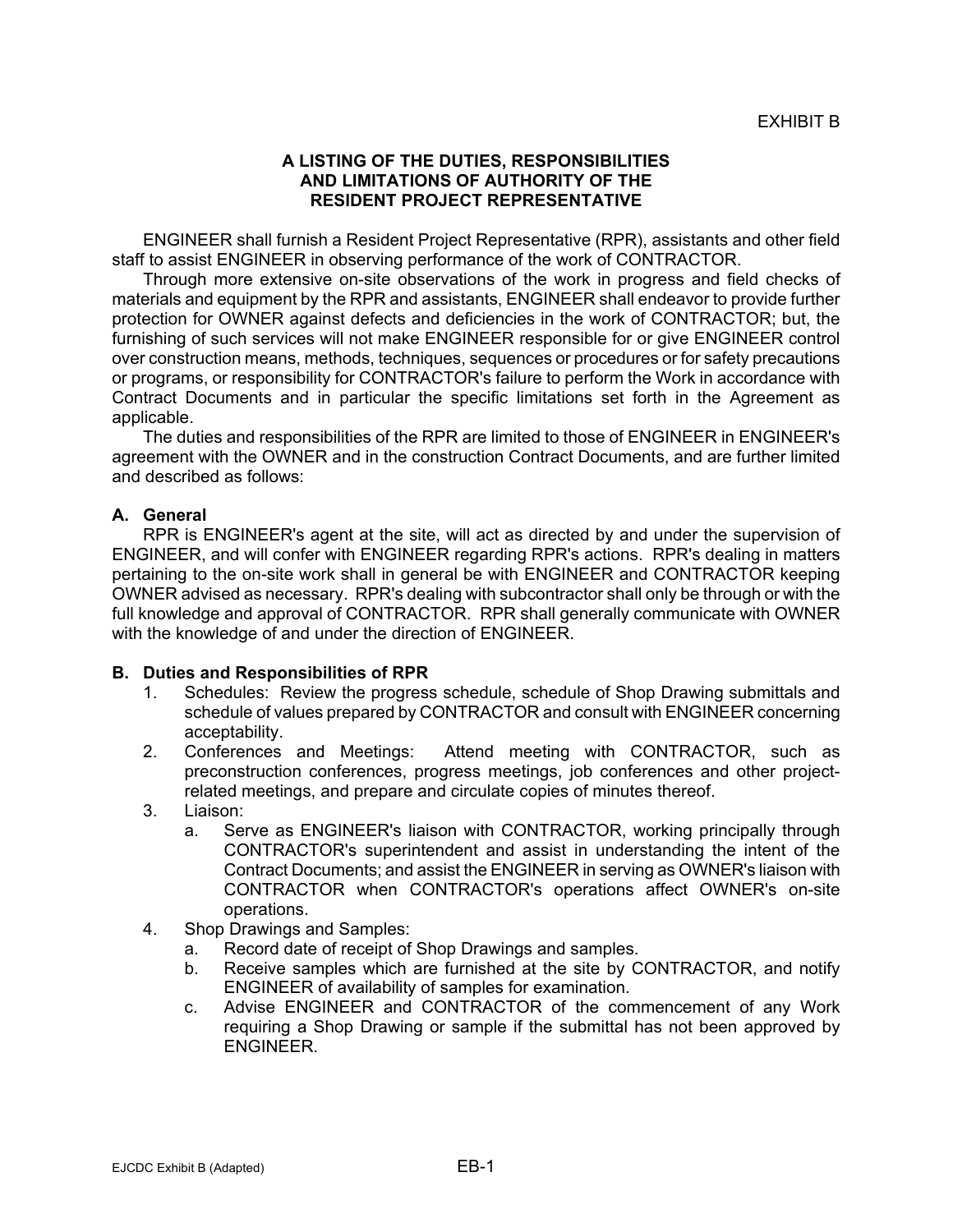- 5. Review of Work, Rejection of Defective Work, Inspections and Tests:
	- a. Conduct on-site observations of the Work in progress to assist ENGINEER in determining if the Work is in general proceeding in accordance with the Contract Documents.
	- b. Report to ENGINEER whenever RPR believes that any Work is unsatisfactory, faulty or defective or does not conform to the Contract Documents, or has been damaged, or does not meet the requirements of any inspection, test or approval required to be made; and advise ENGINEER of Work that RPR believes should be corrected or rejected or should be uncovered for observation, or requires special testing, inspection or approval.
	- c. Verify that tests, equipment and systems startups and operating and maintenance training are conducted in the presence of appropriate personnel, and that CONTRACTOR maintains adequate records thereof; and observe, record and report to ENGINEER appropriate details relative to the test procedures and startups.
	- d. Accompany visiting inspectors representing public or other agencies having jurisdiction over the Project, record the results of these inspections and report to ENGINEER.
- 6. Interpretation of Contract Documents: Report to ENGINEER when clarifications and interpretations of the Contract Documents are needed and transmit to CONTRACTOR clarifications and interpretations as issued by ENGINEER.
- 7. Modifications: Consider and evaluate CONTRACTOR's suggestions for modifications in Drawings and Specifications and report with RPR's recommendations to ENGINEER. Transmit to CONTRACTOR decisions as issued by ENGINEER.
- 8. Records:
	- a. Maintain at the job site orderly files for correspondence, reports of job conferences, Shop Drawings and samples, reproductions of original Contract documents including all Work Directive Changes, Addenda, Change Orders, Field Orders, additional Drawings issued subsequent to the execution of the Contract, ENGINEER's clarifications and interpretations of the Contract Documents, progress reports, and other Project related documents.
	- b. Keep a diary or log book, recording CONTRACTOR hours on the job site, weather conditions, data relative to questions of Work Directive Changes, Change Orders or changed conditions, list of job site visitors, daily activities, decisions, observations in general, and specific observations in more detail as in the case of observing test procedures; and send copies to ENGINEER.
- 9. Reports:
	- a. Furnish ENGINEER periodic reports as required of progress of the Work and of CONTRACTOR's compliance with the progress schedule and schedule of Shop Drawing and sample submittals.
	- b. Consult with ENGINEER in advance of scheduled major tests, inspections or start of important phases of the Work.
	- c. Draft proposed Change Orders and Work Directive Changes, obtaining backup material from CONTRACTOR and recommend to ENGINEER Change Orders, Work Directive Changes, and Field Orders.
	- d. Report immediately to ENGINEER and OWNER upon the occurrence of any accident.
- 10. Payment Requests: Review applications for payment with CONTRACTOR for compliance with the established procedure for their submission and forward with recommendations to ENGINEER, noting particularly the relationship of the payment requested to the schedule of values, Work completed and materials and equipment delivered at the site but not incorporated in the Work.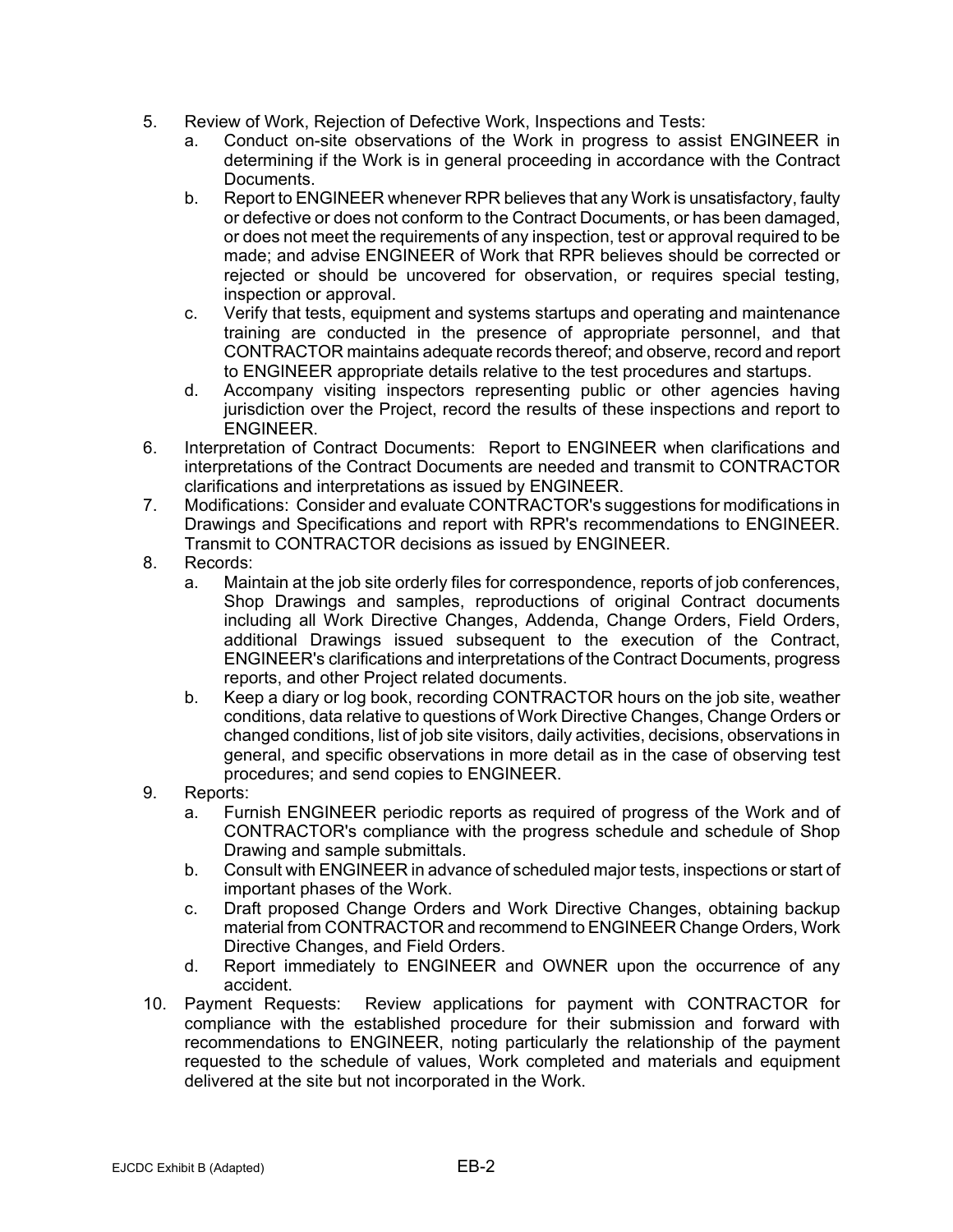- 11. Certificates, Maintenance and Operation Manuals: During the course of the Work, verify that certificates, maintenance and operation manuals and other data required to be assembled and furnished by CONTRACTOR are applicable to the items actually installed and in accordance with the Contract Documents, and have this material delivered to ENGINEER for review and forwarding to OWNER prior to final payment for the Work.
- 12. Completion:
	- a. Before ENGINEER issues a Certificate of Substantial Completion, submit to CONTRACTOR a list of observed items requiring completion or correction.
	- b. Conduct final inspection in the company of ENGINEER, OWNER, and CONTRACTOR and prepare a final list of items to be completed or corrected.
	- c. Observe that all items on final list have been completed or corrected and make recommendations to ENGINEER concerning acceptance.

## **C. Limitations of Authority**

Resident Project Representative:

- 1. Shall not authorize any deviation from the Contract Documents or substitution of materials or equipment, unless authorized by ENGINEER.
- 2. Shall not exceed limitations of ENGINEER's authority as set forth in the Agreement or the Contract Documents.
- 3. Shall not undertake any of the responsibilities of CONTRACTOR, subcontractors or CONTRACTOR's superintendent.
- 4. Shall not advise on, issue directions relative to or assume control over any aspect of the means, methods, techniques, sequences or procedures of construction unless such advice or directions are specifically required by the Contract Documents.
- 5. Shall not advise on, issue directions regarding or assume control over safety precautions and programs in connection with the Work.
- 6. Shall not accept Shop Drawing or sample submittals from anyone other than CONTRACTOR.
- 7. Shall not authorize OWNER to occupy the Project in whole or in part.
- 8. Shall not participate in specialized field or laboratory tests or inspections conducted by others except as specifically authorized by ENGINEER.